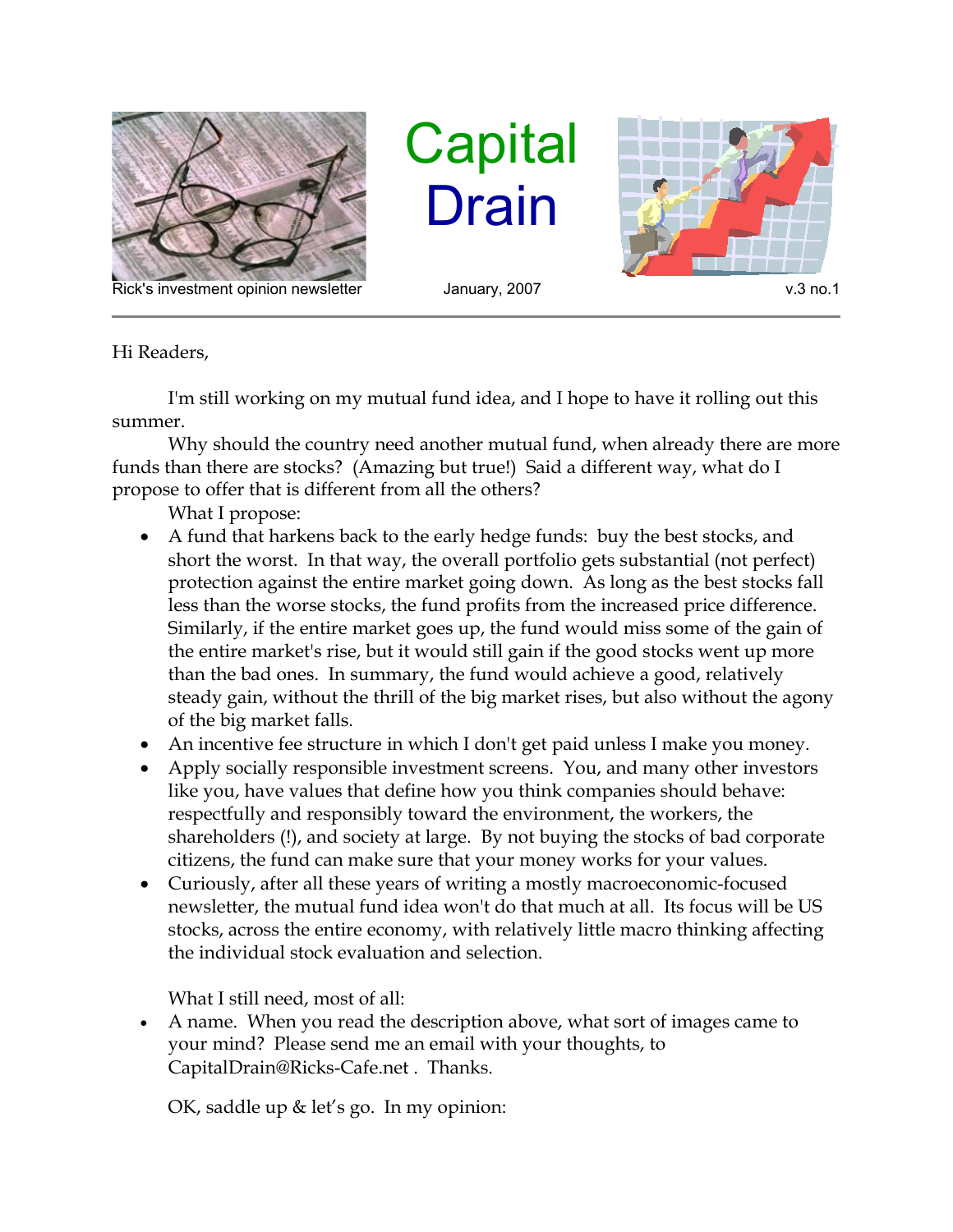## Executive Summary:

Inflation is not dead Housing is not rebounding The economy will probably continue to bumble along Earnings will not The stock US market could be brutal in its disappointment

Meanwhile, the dollar will fall Overseas economies will be OK as long as the US economy is at least OK

Behavioral Finance: the illusion of control.

As before, I think everyone is best off with a **broad diversification** that includes at least **3/4 overseas** assets (easily purchased via US mutual funds and Exchange Traded Funds (ETFs)), reflecting the distribution of world economic activity.

This is a good time for investors to be conservative, to be in the best of securities: stick to value, to safety, to short maturities (for debt), and call me to chat if you're concerned about anything you're holding.

Above all, avoid the investments that are at all-time extreme valuations: junk bonds, developing-country bonds, and headlinegrabbing stocks with high P/E ratios.

## The Details:

The warm early winter (for some of us anyway) has passed, and the cold weather has increased energy demands and hence oil prices. Even though prices for oil and many other raw materials are below last year's peaks, they are still well above a year ago's level. That price rise is working its way through the logistical pipeline, and continues to slowly press retail prices upward.

In addition, skilled workers are becoming scarce in some areas, pushing wage rates up. While that has a good side, since we want our fellow citizens to (albeit belatedly) get a share of the improving economy, still the bad side is that that's another upward force for prices.

In short, inflation is not dead. It's not terribly high, either, no cause for major alarm, but it is higher than the Federal Reserve wants it to be. That means that interest rates will likely stay high for a while yet. Depending on the details, they may even be raised just a bit more, but probably not. The good news here is that you get decent returns on your money market accounts. The bad news is that mortgage rates will stay high.

Those mortgage rates are some concern to all of us, even if we're not in the market to buy a house. The overall national housing market is still falling, and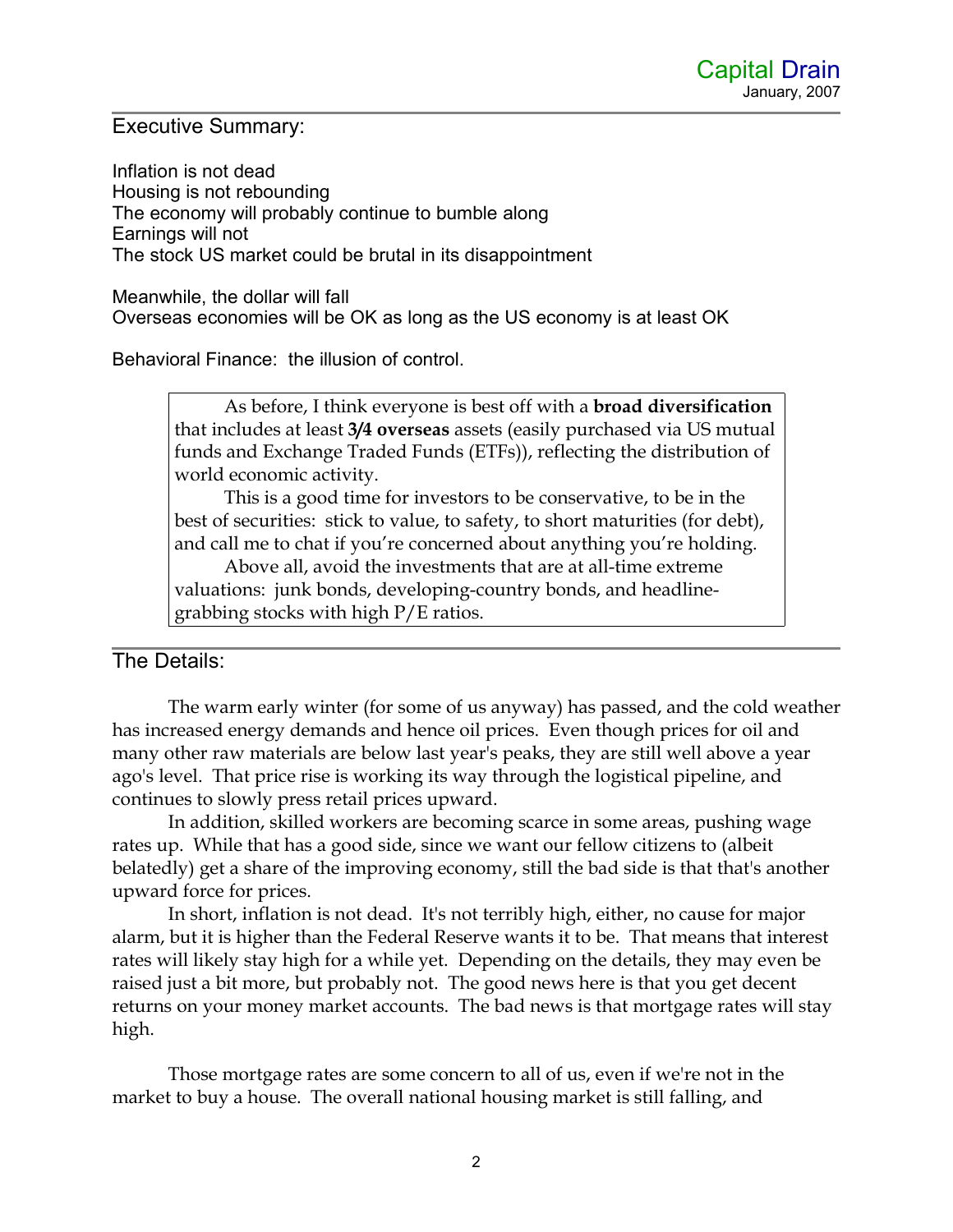mortgage rate decreases are not going to come to the rescue. There are many pundit cheerleaders who seize on every least bit of good news to trumpet that housing is rebounding. Housing is not rebounding. The bulk of the data still show that sales are slow, prices are crumbling, and there are a lot of empty houses-- excess inventory-- still on the market.

Lower house prices can, to some extent, affect the behavior of people who aren't even considering selling their houses. Lower prices mean that it's harder to take cash out from a mortgage refinancing. In the past decade of rising prices, cash-out refinancing has contributed a lot to consumer spending. That source of "income" is drying up. Even people who aren't refinancing may realize that real estate appreciation alone may not create the wealth they will need to retire comfortably. Those people can be expected to eventually, grudgingly, spend somewhat less and save somewhat more. That's good for them, but it decreases the growth of the economy, which is quantified as Gross Domestic Product (GDP.)

The end of the home-building boom also decreases GDP directly: home builders are finishing the projects they've started, but they aren't starting more. A handful have gone bankrupt; most of the others are cutting back their labor force and their spending on materials. Here again, it makes sense for them, but it decreases GDP.

Will these drags on GDP cause a recession? Could be, but at present I tentatively doubt it. The economy will probably continue to bumble along. I say that with some puzzlement, since (as I discussed in previous months, see back issues on the web site) the Index of Leading Indicators has been falling for quite a while, and has fallen quite a distance. Also, the interest rate yield curve is still inverted (again, see previous issues). The longer it stays inverted, the higher the statistical likelihood of a recession within 12 months.

Some TV pundits have suggested that we can't see a recession starting with unemployment so low. That turns out to be historically mistaken. Employment usually lags the economy, that is, the employment can keep falling even after a recovery has begun, and also keeps growing even as GDP slows and slides

The stock market has been bouncing up lately, because corporate earnings have reached record high levels, not just in dollars but also as a share of GDP. That may be about to end.

Typically, in an economic recovery profits increase very quickly at first as companies get reorganized and get their sales back up to near their capacity. After that, though, profits reliably level off and then decrease. The easy growth has gone. New competitors arrive. Expensive new factories or stores or offices have to be built. All this drags down profits.

As profit growth falls-- mind you, I'm not saying profits have to fall, just that the growth rate of profits falls-- then the stock prices can start to look too high. Investors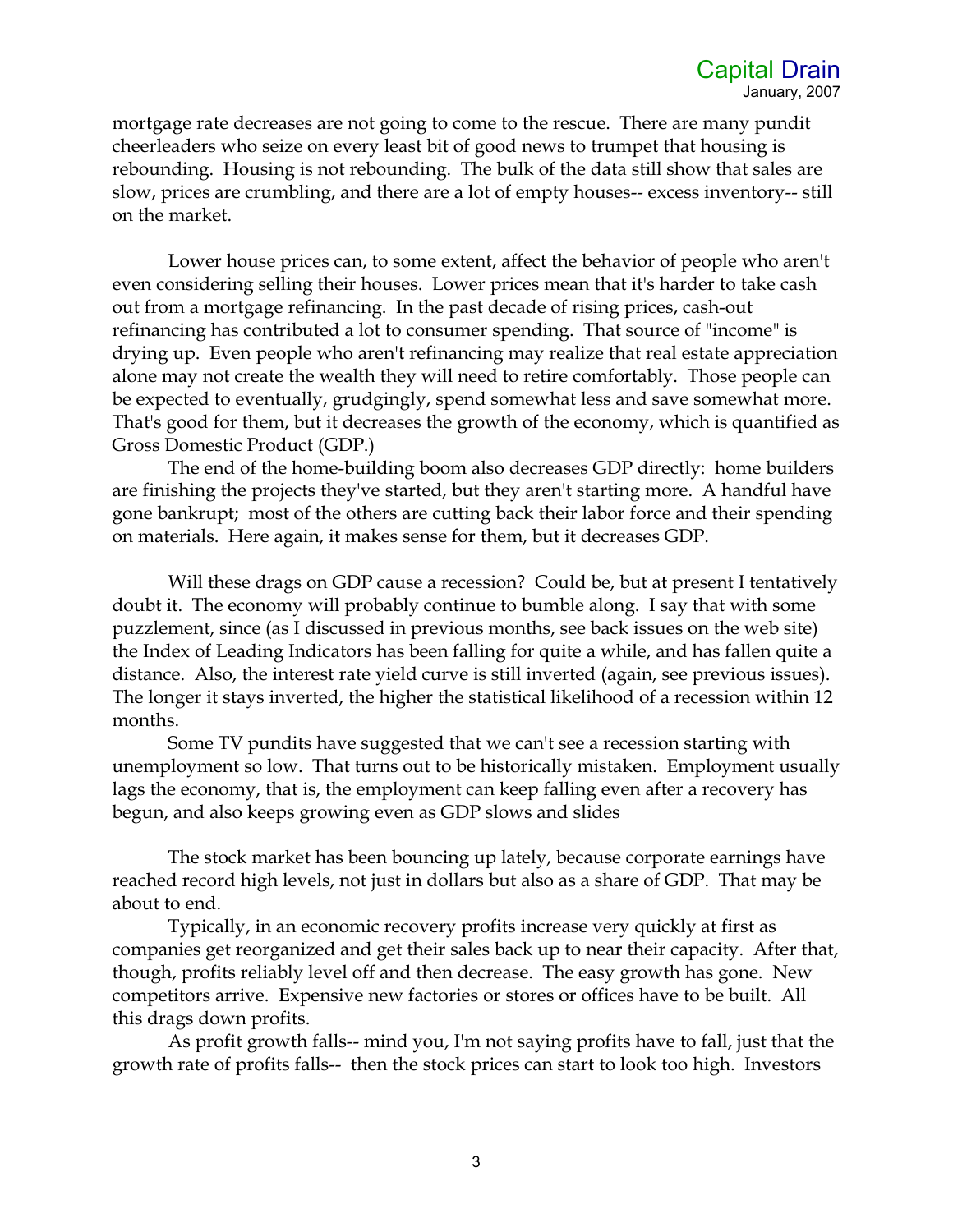will tolerate/ignore that for a while, but eventually they'll get nervous. When they start to sell, the decreasing stock prices can cascade, as other nervous investors follow.

Broadly speaking, that's the typical pattern of GDP recession and recovery, dancing in a loose embrace with profit growth and flattening, which also lead the stock prices' rises and falls.

I think this year could be pretty sharply disappointing for the US stock market.

Meanwhile, this wouldn't be my newsletter without me saying that the dollar will fall against most other currencies. There's been a bit of a bounce for the dollar this past two months, but I think that's just the usual end-/start -of-year trading aberrations. The trend will resume, slowly and steadily unless something big goes wrong, in which case it could be nasty, brutish, and short.

That makes overseas investments attractive. In the last year Europe's economy has improved remarkably, Japan may finally recover after dozens of false starts, and India, China, and the other Asian developing countries are becoming somewhat more independent of selling to just the US. If any big player in the world has a big recession, it will affect everyone. I don't think that is likely, though. Overseas economies will be OK or better as long as the US economy is at least OK.

I heard an interesting conversation the other day that illustrated the Behavioral Finance concept of the illusion of control. The speaker was describing how he now picks individual stocks himself for his investments, because he'd been badly burned by having his money in mutual funds during the burst of the tech bubble.

I'm sure the burst was painful for him, and I don't want to belittle that. However, what he described as his method for picking stocks was neither sophisticated nor systematic. From an objective, realistic, outside perspective he would probably be better off still invested in mutual funds.

From his psychological perspective though, he feels better now because he is being proactive, taking control, not just watching something happen to him. So far his results have seemed pretty good to him, but he's been investing during an economic recovery and a rising market. The good results are not coming from his increased control; they're coming from the improved environment. If things turn bad for the market, he is likely to be in for a depressing, confusing, painful experience.

Don't get me wrong-- it is possible for a knowledgeable investor to do well. It takes a lot of knowledge and time and consistent attention, though. For people without all three of those factors, broad-based mutual funds are overwhelmingly likely to be a better investment.

For the fellow I discussed, a better compromise might have been to limit his increased activity to a periodic decision to be in the market (via a fund) or be in cash (a money market fund). He would gain his sense of control, while limiting his scope for messing up. If he wasn't able to decide to jump out of the market during the two-year